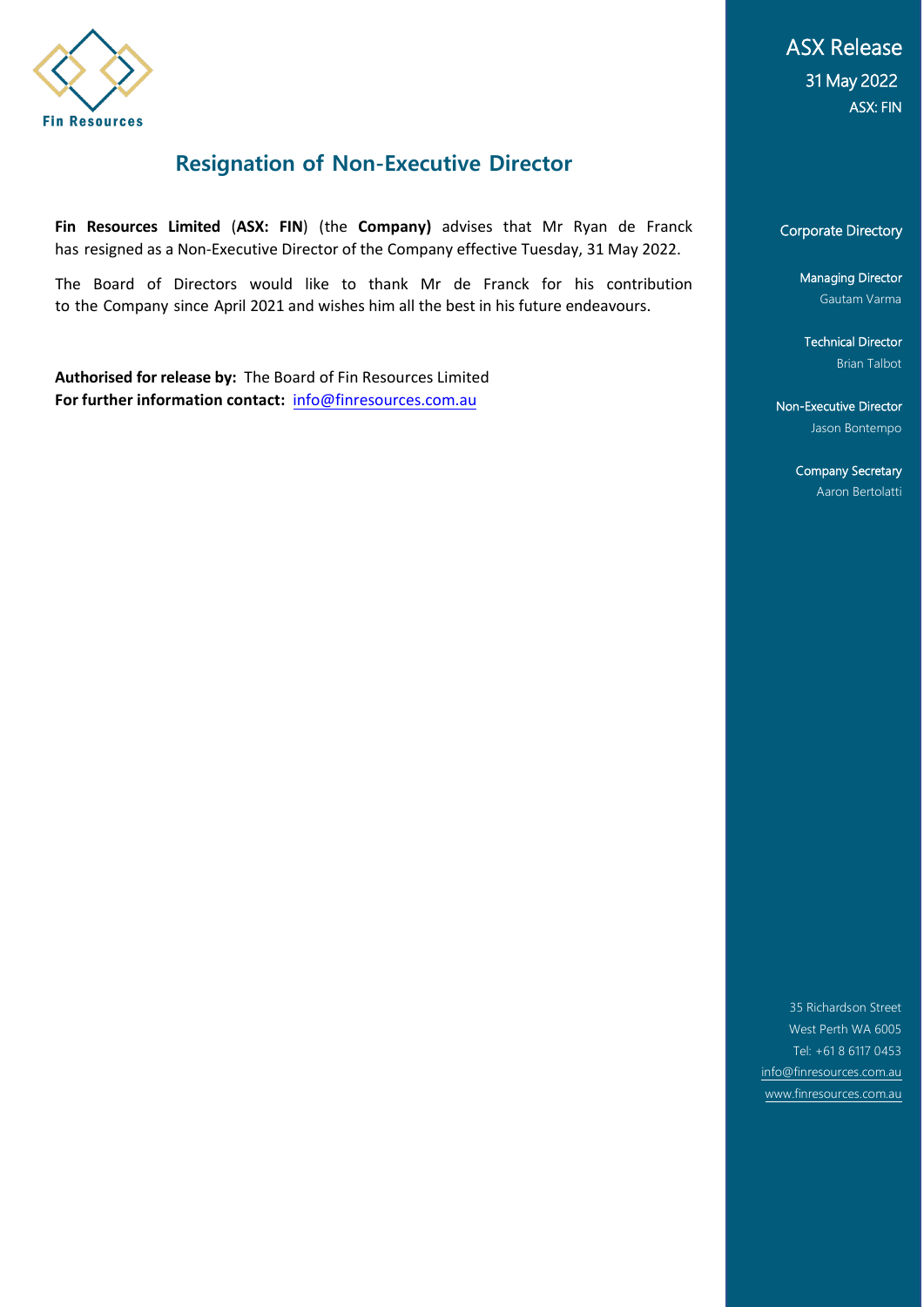*Rule 3.19A.3*

# **Appendix 3Z**

## **Final Director's Interest Notice**

*Information or documents not available now must be given to ASX as soon as available. Information and documents given to ASX become ASX's property and may be made public.*

Introduced 30/9/2001.

| Name of entity | <b>Fin Resources Limited</b> |
|----------------|------------------------------|
| <b>ABN</b>     | 25 009 121 644               |

We (the entity) give ASX the following information under listing rule 3.19A.3 and as agent for the director for the purposes of section 205G of the Corporations Act.

| Name of director                         | Ryan de Franck |
|------------------------------------------|----------------|
|                                          |                |
| Date of last notice                      | 7 July 2021    |
| Date that director ceased to be director | 31 May 2022    |
|                                          |                |
|                                          |                |

#### **Part 1 – Director's relevant interests in securities of which the director is the registered holder**

*In the case of a trust, this includes interests in the trust made available by the responsible entity of the trust*

Note: In the case of a company, interests which come within paragraph (i) of the definition of "notifiable interest of a director" should be disclosed in this part.

#### **Number & class of securities**

Nil

#### **Part 2 – Director's relevant interests in securities of which the director is not the registered holder**

Note: In the case of a company, interests which come within paragraph (ii) of the definition of "notifiable interest of a director" should be disclosed in this part.

*In the case of a trust, this includes interests in the trust made available by the responsible entity of the trust*

| holder<br>& nature of<br>Name of<br>interest<br>Note: Provide details of the circumstances giving<br>rise to the relevant interest | Number & class of securities          |
|------------------------------------------------------------------------------------------------------------------------------------|---------------------------------------|
| North West Solar Salt Pty Ltd -<br>director and shareholder                                                                        | 66,666,666 ordinary fully paid shares |

<sup>+</sup> See chapter 19 for defined terms.